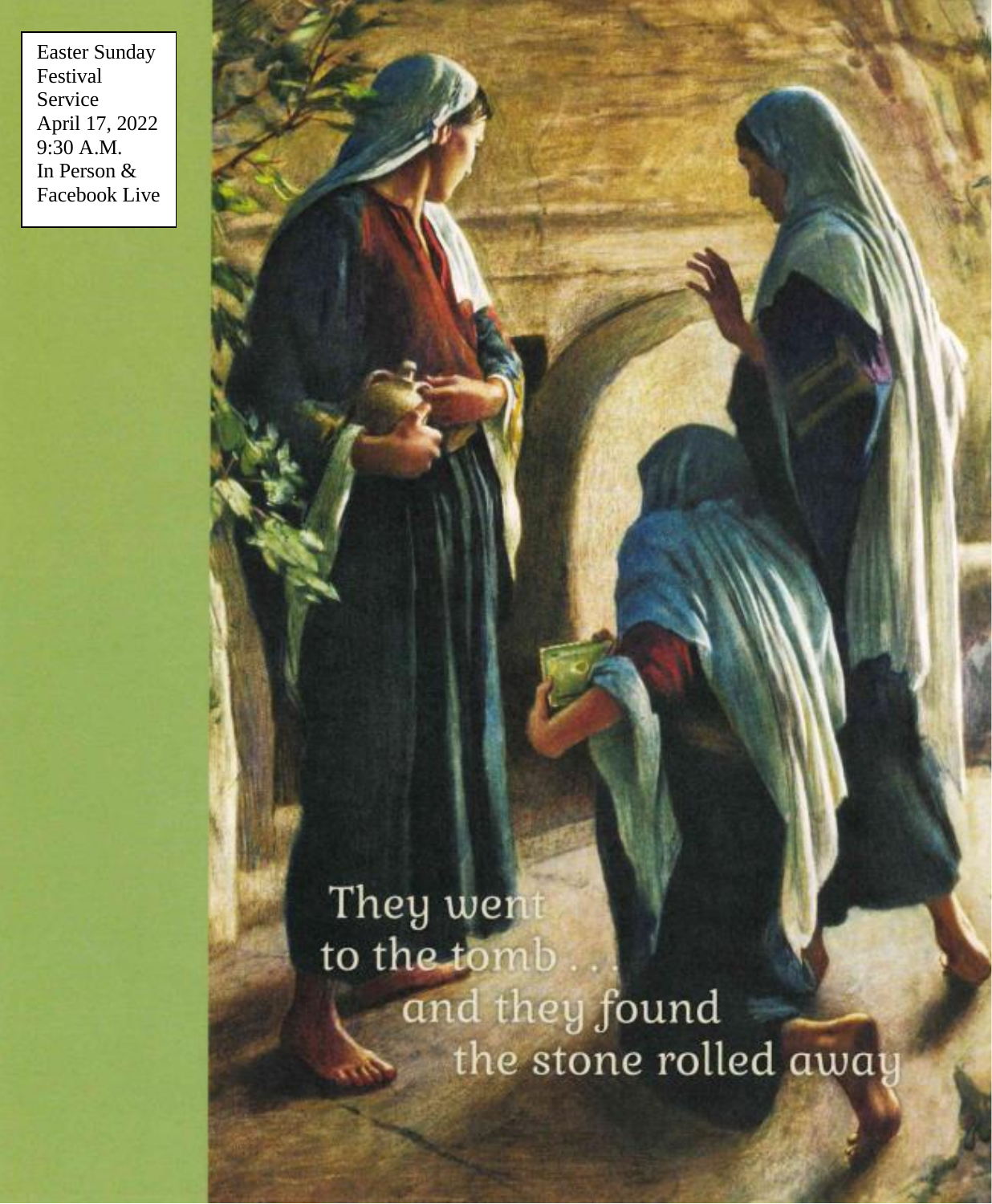# **IMMANUEL LUTHERAN CHURCH AND STUDENT CENTER**

Rev. Marty Marks 511 Russell Road April 17, 2022 *[Rev@godwithusilc.org](mailto:Rev@godwithusilc.org)* DeKalb, IL 60115 9:30 a.m. in person and FB live

**THE RESURRECTION OF OUR LORD!**

*In consideration of your fellow worshipers, please be sure to turn off your cell phone.* **Theme for Worship: He is Risen! This morning we remember all that Jesus death and resurrection means for us. We'll focus on remembering His Words and most importantly His love for us as we celebrate this day together!**  \*\*\*\*\*\*\*\*\*\*\*\*\*\*\*\*\*\*\*\*\*\*\*\*\*\*\*\*\*\*

| Welcome | "IPre-Service Music "Love Crucified Arose"<br><b>Ringing of the Bells</b>                                                                             |   | Spiritwind                                                                                                                                             |
|---------|-------------------------------------------------------------------------------------------------------------------------------------------------------|---|--------------------------------------------------------------------------------------------------------------------------------------------------------|
|         | J Processional Song: "I Know That My Redeemer Lives"                                                                                                  |   | $-LSB \#461$ v.1, 2, 3, 4, 8                                                                                                                           |
| 1       | I know that my Redeemer lives;<br>What comfort this sweet sentence<br>gives! He lives, He lives, who once was<br>dead; He lives, my ever-living head. | 3 | He lives to bless me with His love;<br>He lives to plead for me above;<br>He lives my hungry soul to feed;<br>He lives to help in time of need.        |
| 2       | He lives triumphant from the grave;<br>He lives eternally to save;<br>He lives all-glorious in the sky;<br>He lives exalted there on high.            | 4 | He lives to grant me rich supply;<br>He lives to guide me with His eye;<br>He lives to comfort me when faint;<br>He lives to hear my soul's complaint. |
|         |                                                                                                                                                       | 8 | He lives, all glory to His name!<br>He lives, my Jesus, still the same;                                                                                |

#### **I know that my Redeemer lives!** Text: Public domain

**Oh, the sweet joy this sentence gives:**

#### **Invocation**

 $\mathbf{P}$  We begin in the Name of the Father and of the Son and of the Holy Spirit.

- C **Amen**
- $\mathbf{P}$  Hs is Risen!
- C **He is Risen indeed, alleluia!**
- P In joyful celebration of God's victory over death and the restoration of His people, please join me in confessing our faith using the words of Nicene creed

#### **Nicene Creed**

C **I believe in one God, the Father Almighty, maker of heaven and earth and of all things visible and invisible. And in one Lord Jesus Christ, the only-begotten Son of God, begotten of His Father before all worlds, God of God, Light of Light, very God of very God, begotten, not made, being of one substance with the Father, by whom all things were made; who for us men and for our salvation came down from heaven and was incarnate by the Holy Spirit of the virgin Mary and was made man; and was crucified also for us under Pontius Pilate.**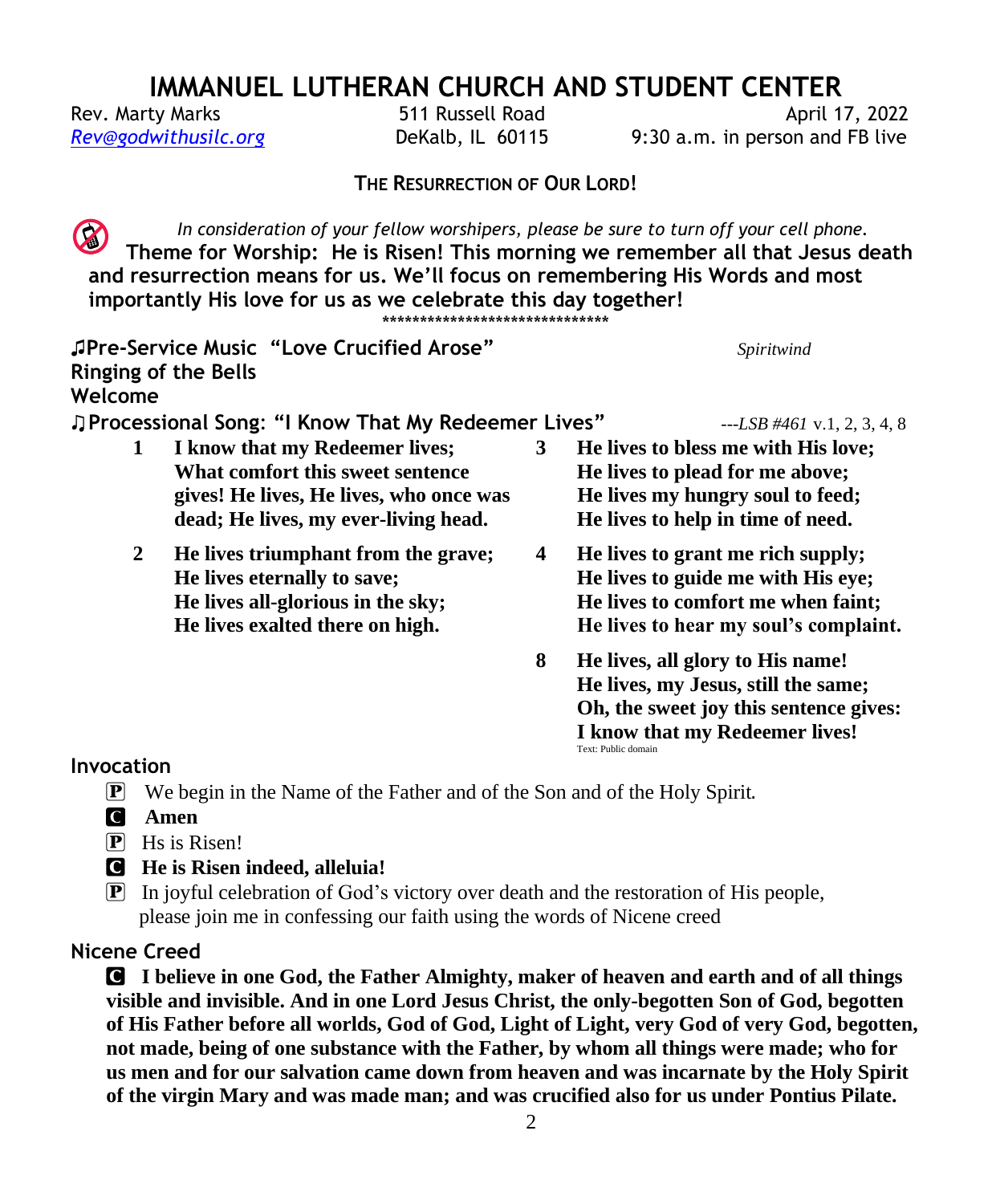3

**He suffered and was buried. And the third day He rose again according to the Scriptures and ascended into heaven and sits at the right hand of the Father. And He will come again with glory to judge both the living and the dead, whose kingdom will have no end. And I believe in the Holy Spirit, the Lord and giver of life, who proceeds from the Father and the Son, who with the Father and the Son together is worshiped and glorified, who spoke by the prophets. And I believe in one holy Christian and apostolic Church, I acknowledge one Baptism for the remission of sins, and I look for the resurrection of the dead and the life of the world to come. Amen.**

## **Salutation and Collect of the Day**

**P** The Lord be with you. **C** And also with you.

 $\left[ \mathbf{P} \right]$  Let us pray.

Almighty God the Father, through Your only-begotten Son Jesus Christ You have overcome death and opened the gate of everlasting life to us. Grant that we, who celebrate with joy the day of our Lord's resurrection, may be raised from the death of sin by Your life-giving Spirit; through Jesus Christ, our Lord, who lives and reigns with You and the Holy Spirit, one God, now and forever. C **Amen.**

## **Old Testament Reading** *Isaiah 65:17–25*

<sup>17"</sup>Behold, I create new heavens and a new earth, and the former things shall not be remembered or come into mind. <sup>18</sup>But be glad and rejoice forever in that which I create; for behold, I create Jerusalem to be a joy, and her people to be a gladness. <sup>19</sup>I will rejoice in Jerusalem and be glad in my people; no more shall be heard in it the sound of weeping and the cry of distress.  $^{20}$ No more shall there be in it an infant who lives but a few days, or an old man who does not fill out his days, for the young man shall die a hundred years old, and the sinner a hundred years old shall be accursed. <sup>21</sup>They shall build houses and inhabit them; they shall plant vineyards and eat their fruit.  $22$ They shall not build and another inhabit; they shall not plant and another eat; for like the days of a tree shall the days of my people be, and my chosen shall long enjoy the work of their hands. <sup>23</sup>They shall not labor in vain or bear children for calamity, for they shall be the offspring of the blessed of the LORD, and their descendants with them. <sup>24</sup>Before they call I will answer; while they are yet speaking I will hear. <sup>25</sup>The wolf and the lamb shall graze together; the lion shall eat straw like the ox, and dust shall be the serpent's food. They shall not hurt or destroy in all my holy mountain," says the LORD.

**A** This is the Word of the Lord. **C Thanks be to God.** 

## **Epistle** *1 Corinthians 15:19–26*

<sup>19</sup>If in this life only we have hoped in Christ, we are of all people most to be pitied. <sup>20</sup>But in fact Christ has been raised from the dead, the firstfruits of those who have fallen asleep. <sup>21</sup>For as by a man came death, by a man has come also the resurrection of the dead.  $^{22}$ For as in Adam all die, so also in Christ shall all be made alive.  $^{23}$ But each in his own order: Christ the first fruits, then at his coming those who belong to Christ. <sup>24</sup>Then comes the end, when he delivers the kingdom to God the Father after destroying every rule and every authority and power. <sup>25</sup>For he must reign until he has put all his enemies under his feet. <sup>26</sup>The last enemy to be destroyed is death.

**A** This is the Word of the Lord. **C** Thanks be to God.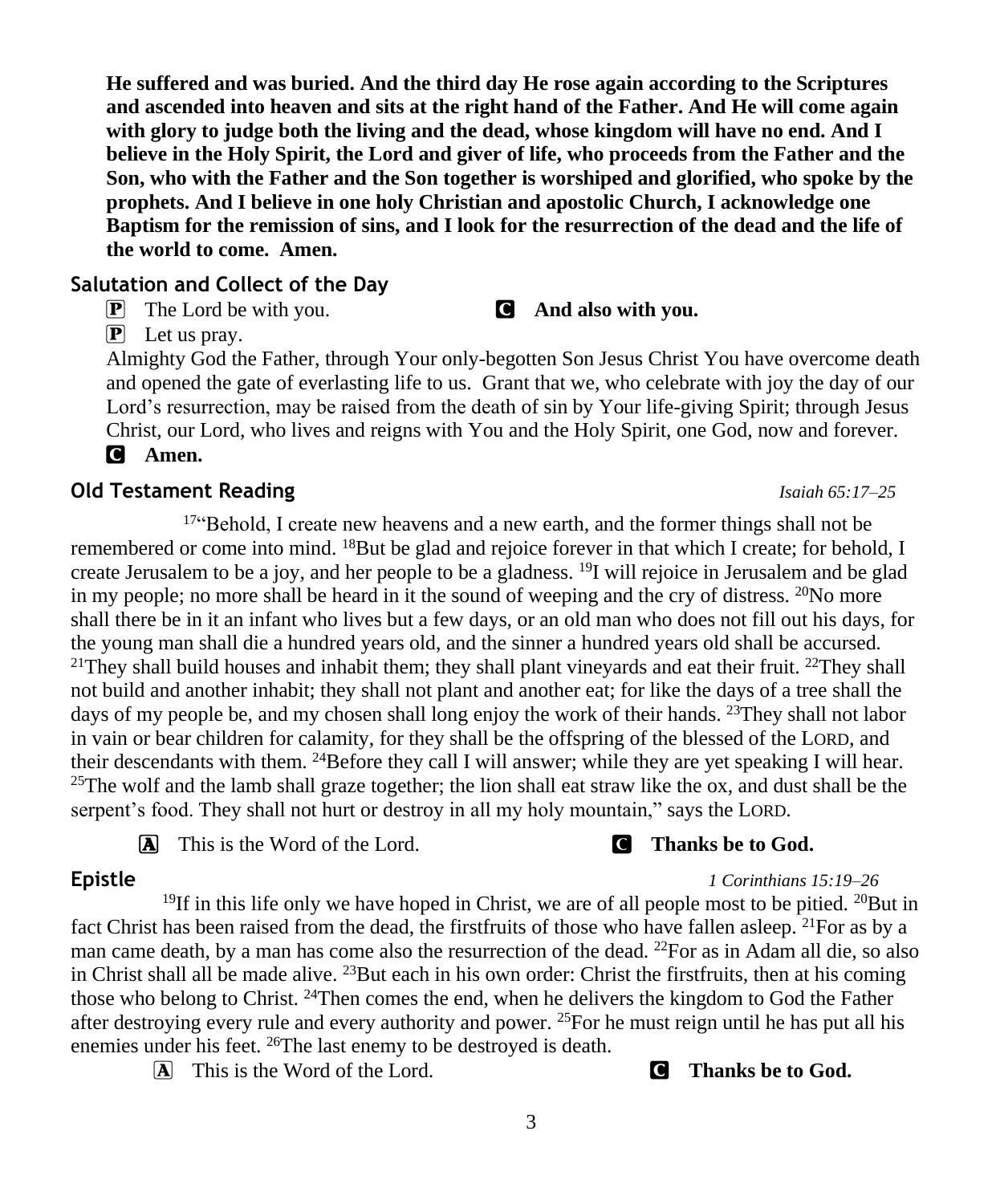### **The Children's Message** *Rev. Marty Marks* **Holy Gospel** *Luke 24:1-12*

- $\mathbf{P}$  The Holy Gospel according to St. Luke the 24<sup>th</sup> chapter.
- **G** Glory to You, O Lord.

<sup>1</sup>On the first day of the week, at early dawn, they went to the tomb, taking the spices they had prepared. <sup>2</sup>And they found the stone rolled away from the tomb, <sup>3</sup>but when they went in they did not find the body of the Lord Jesus. <sup>4</sup>While they were perplexed about this, behold, two men stood by them in dazzling apparel. <sup>5</sup>And as they were frightened and bowed their faces to the ground, the men said to them, "Why do you seek the living among the dead? <sup>6</sup>He is not here, but has risen. Remember how he told you, while he was still in Galilee, <sup>7</sup> that the Son of Man must be delivered into the hands of sinful men and be crucified and on the third day rise." <sup>8</sup>And they remembered his words, <sup>9</sup> and returning from the tomb they told all these things to the eleven and to all the rest. <sup>10</sup>Now it was Mary Magdalene and Joanna and Mary the mother of James and the other women with them who told these things to the apostles,  $11$ but these words seemed to them an idle tale, and they did not believe them.  $12$ But Peter rose and ran to the tomb; stooping and looking in, he saw the linen cloths by themselves; and he went home marveling at what had happened.

P This is the Gospel of the Lord C **Praise to You, O Christ.**

**♫Sermon Song: "To The Lamb"**

- **1. To the Lamb upon the Throne, Be the praise forever more. Be the power and the glory, Be the strength and majesty.**
- **Chorus: We worship Thee, O Lamb of God, The Living Word. We lift up Your name and worship Thee. Ancient of Days, We give You praise O Lamb upon the Throne.**
	- **2. Son of God, Son of Man, You became the Spotless Lamb; Suffering for me, You showed me mercy, Now You reign in majesty.** *Chorus*

### **Sermon: "Remember!"** *Rev. Marty Marks*

#### **Confession and Absolution**

 $\mathbb{P}$  Lord, on this day of celebration and joy we recognize that our joy comes only because our sinfulness required Your merciful intervention. We know the ability to overcome sin and death does not come from with in us but by seeking the living, Jesus Christ! No matter the cause of our particular sins we accept that we are at fault and ask for Your promised grace.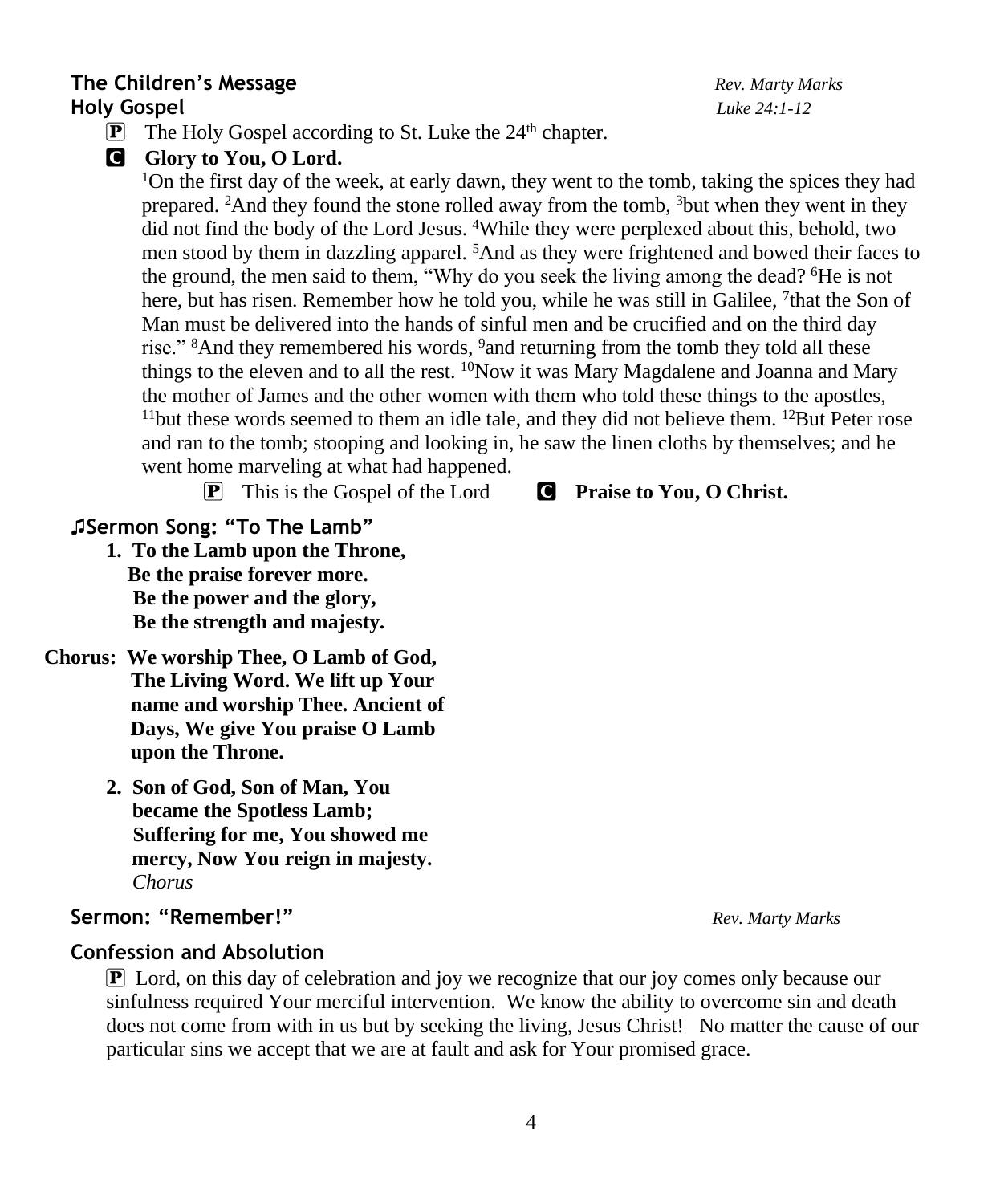### *Moment for silent reflection*

C **Father, for my sins of thought, word and deed, against You and against other people, I am truly sorry. Forgive me and empower me to turn from my hurtful and dead ways. Jesus, I seek You not among the dead but among the living!** 

 $\mathbb{P}$  All who seek Christ find Him. His victory over sin is a free gift He joyfully gives to all who seek after Him. The Holy Spirit has created faith in your heart to understand your sinfulness and ask for Christ's forgiveness. It is my great joy this Easter Sunday to announce to you that what you ask for is granted. But by the grace of God you are who you are! All of your sins are forgiven. In the Name of the Father and of the Son and of the Holy Spirit!

### C **Amen. He is risen indeed, Alleluia!**

### **The Offering & Announcements The Intercessory Prayers**

*The Leader says prayers for specific and general concerns of God's people, following each petition with "Lord in your mercy" to which the congregation responds with "Hear our prayer."* 

## **The Lord's Prayer**

C **Our Father who art in heaven, hallowed be Thy name, Thy kingdom come, Thy will be done on earth as it is in heaven; give us this day our daily bread; and forgive us our trespasses as we forgive those who trespass against us; and lead us not into temptation, but deliver us from evil. For Thine is the kingdom and the power and the glory forever and ever. Amen**

## **The Celebration of The Lord's Supper**

*(The Lord's Supper is celebrated in this service in the confession and glad confidence that, as He says, our Lord gives into our mouths not only bread and wine but His very body and blood to eat and to drink for the forgiveness of sins and to strengthen our union with Him and with one another. Our Lord invites to His table those who trust His words, repent of all sin, and set aside any refusal to forgive and love as He forgives and loves us. If you share this confession, we invite you to commune with us. If you have doubts or questions concerning this confession of our faith community, we ask that you withhold participation until receiving clarification or instruction from our pastor. The pastor will also offer a blessing to any unconfirmed children who desire it. Special instruction about how to partake in the supper will be explained during the service in response to Covid*-*19 precautions.)*

 $\mathbb{P}$  The celebration of Jesus' resurrection this morning continues with the sacrament that He gave to us. This meal connects the earthly Jesus to each of us even after 2,000 years. In, with and under the bread and wine we find the real body and blood of Jesus given and shed on the cross and yet restored to true life so that we too may share in that eternal life. We also share in the community He has created in His body, the Church. As we partake of this meal, we are not alone. God is present in the bread and wine as well as in the fellow believers gathering at this altar and within all believers around the world! Please join me in preparing our hearts for our participation in this special event.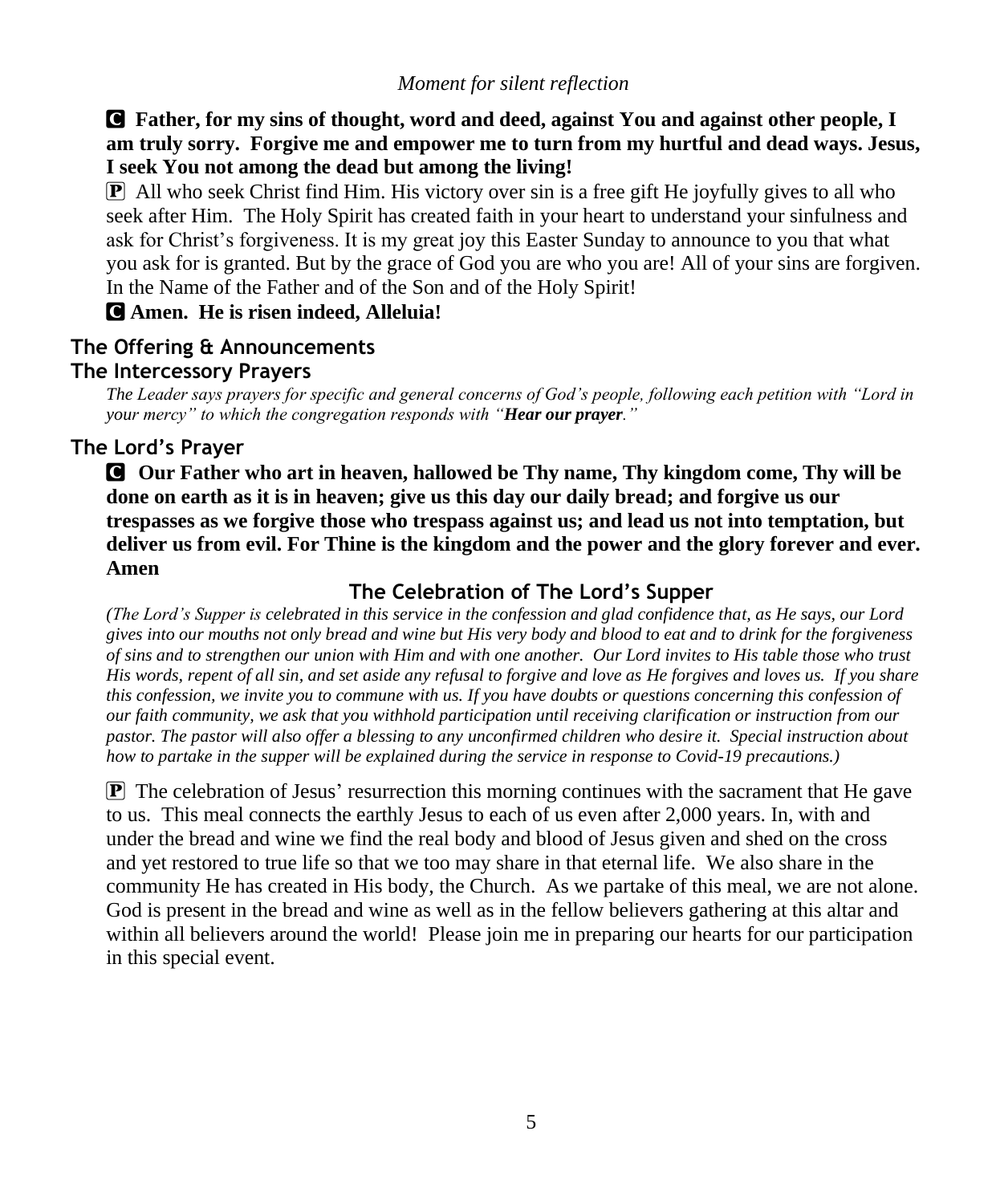C **Father I trust in your Son, Jesus, as my Savior. As I prepare to receive His real Body and Blood into me, please make me worthy to receive it in a way pleasing to You. Create a true sense of repentance in my heart and a sincere desire to follow You after it is received. Please empower me to serve You better in a sense of unity with You and with my brothers and sisters in Christ. Amen.**

## **The Words of Institution:**

 $\mathbb{P}$  Our Lord Jesus Christ on the night when He was betraved, took bread, and when He had given thanks He broke it and gave it to His disciples and said, "Take, eat, this is My body, which is given for you. This do in remembrance of Me. In the same way also He took the cup after supper, and when He had given thanks, He gave it to them, saying: Drink of it all of you; this is My blood of the new testament, which is shed for you for the forgiveness of sins. This do as often as you drink it in remembrance of Me.

 $\mathbf P$  Come, the table is prepared and the Lord awaits.

C **We come in the Name of Jesus.**

## **The Sacrament Is Distributed for Us to Receive**

## **♫Songs during Distribution:**

**♫ "Sing Hallelujah"** *(Spiritwind echoes phrases)*

- **1. Sing hallelujah to the Lord. Sing hallelujah to the Lord. Sing hallelujah, Sing hallelujah, Sing hallelujah to the Lord.**
- **2. Jesus is risen from the dead. Jesus is risen from the dead. Sing hallelujah, Sing hallelujah, Jesus is risen from the dead.**
- **3. Christ is the Lord of Heav'n and earth. Christ is the Lord of Heav'n and earth. Sing hallelujah, Sing hallelujah, Christ is the Lord of Heav'n and earth.**
- **4. Praise be to God forevermore. Praise be to God forevermore. Sing Hallelujah, Sing hallelujah, Praise be to God forevermore.**
- **5. Sing hallelujah to the Lord. Sing hallelujah to the Lord. Sing hallelujah, Sing hallelujah, Sing hallelujah to the Lord.**

## **♫ "Free"**

*Chorus:* **I stand at the tomb and rejoice in Jesus He lives and He comes now for every man. I'm happy and free with my life in Jesus. I'm running to meet him just as fast as I can.**

- **1. I groped in the dark of my own blindness. I cried out that I might see. Then Jesus came and showed me his kindness. He answered my plea.**
- **2. On that cross against the sky he laid out his life for me On that cross did Jesus die. But he rose in victory.**
- **3. Now soon He'll come again in glory. And take me to my father's place. And there I'll hear the remarkable story. Of God's great love and grace.**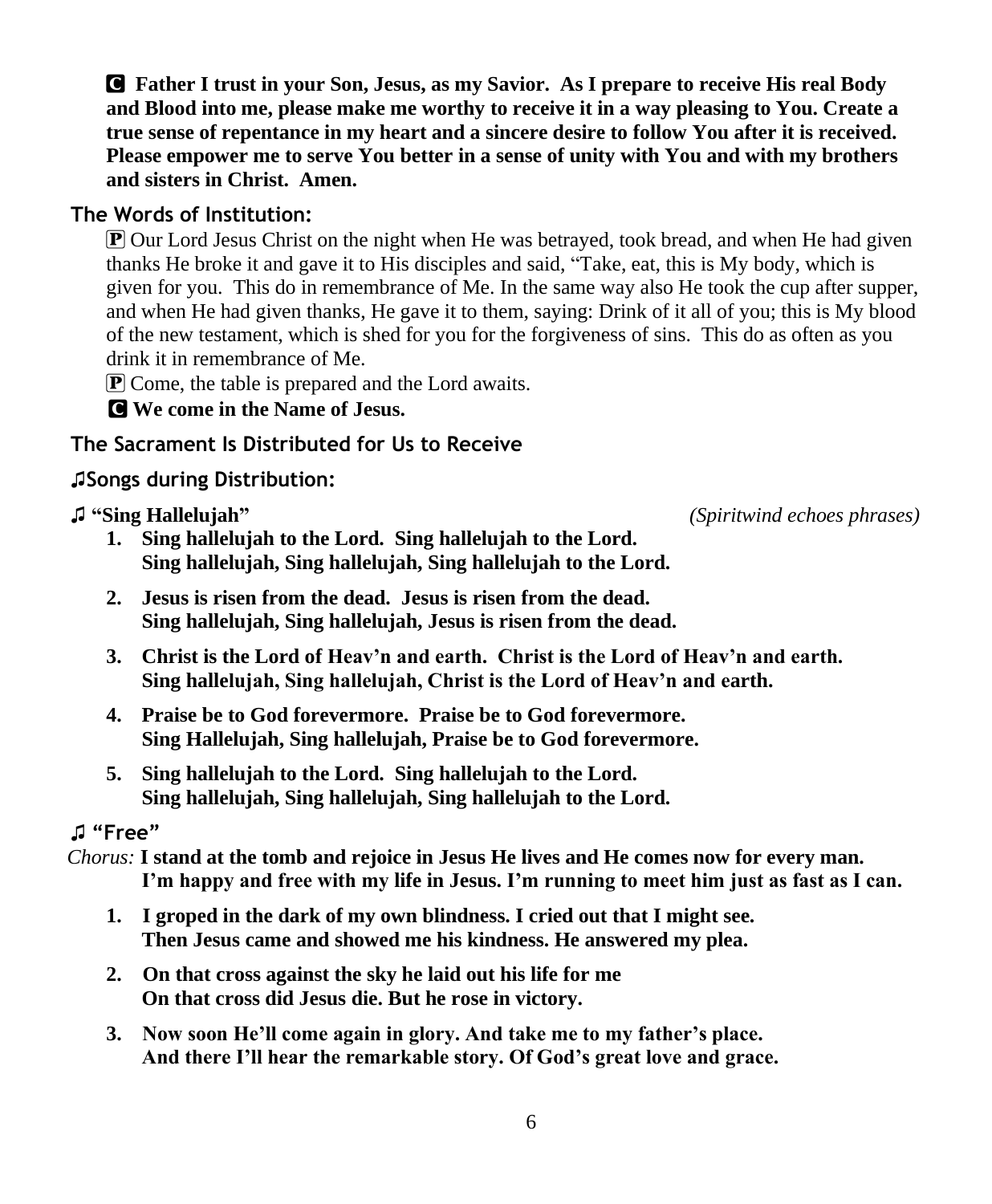**♫ "The Lamb"**

- **1. The Lamb, the Lamb, O Father, where's the sacrifice? Faith sees, believes God will provide the Lamb of price!**
- *Refrain:* **Worthy is the Lamb whose death makes me His own! The Lamb is reigning on His throne!**
	- **2. The Lamb, the Lamb, One perfect final offering. The Lamb, the Lamb, Let earth join heaven His praise to sing.** *Refrain*
	- **3. The Lamb, the Lamb, As wayward sheep their shepherd kill. So still, His will on our behalf the Law to fill.** *Refrain*
	- **4. He sighs, He dies, He takes my sin and wretchedness. He lives, forgives, He gives me His own righteousness.** *Refrain*
	- **5. He rose, He rose, My heart with thanks now overflows. His song prolong, Till ev'ry heart to Him belong.** *Refrain* **8 Text: Gerald Patrick Coleman Copyright 8 1987 MorningStar Music Publishers, St. Louis, MO. Used by permission by CPH. 8 Tune: Gerald Patrick Coleman**

**" Come People of a Risen King"**

**1. Come people of the Risen King Who delight to bring Him praise Come all and tune your hearts to sing To the Morning Star of grace From the shifting shadows of the earth We will lift our eyes to Him Where steady arms of mercy reach To gather children in**

*Chorus:* **Rejoice rejoice let ev'ry tongue rejoice One heart one voice O Church of Christ rejoice**

**2. Come those whose joy is morning sun And those weeping through the night Come those who tell of battles won And those struggling in the fight For His perfect love will never change And His mercies never cease But follow us through all our days With the certain hope of peace**

*Chorus*

**3. Come young and old from ev'ry land Men and women of the faith Come those with full or empty hands Find the riches of His grace Over all the world His people sing Shore to shore we hear them call The truth that cries through ev'ry age Our God is all in all**

*Chorus*

**CCLI Song # 5232617 Keith Getty | Kristyn Getty | Stuart Townend © 2007 Thankyou Music (Admin. by Capitol CMG Publishing) For use solely with the SongSelect® Terms of Use. All rights reserved. [www.ccli.com](http://www.ccli.com/) CCLI License # 843534**

**The Benediction Silent Prayers Postlude**